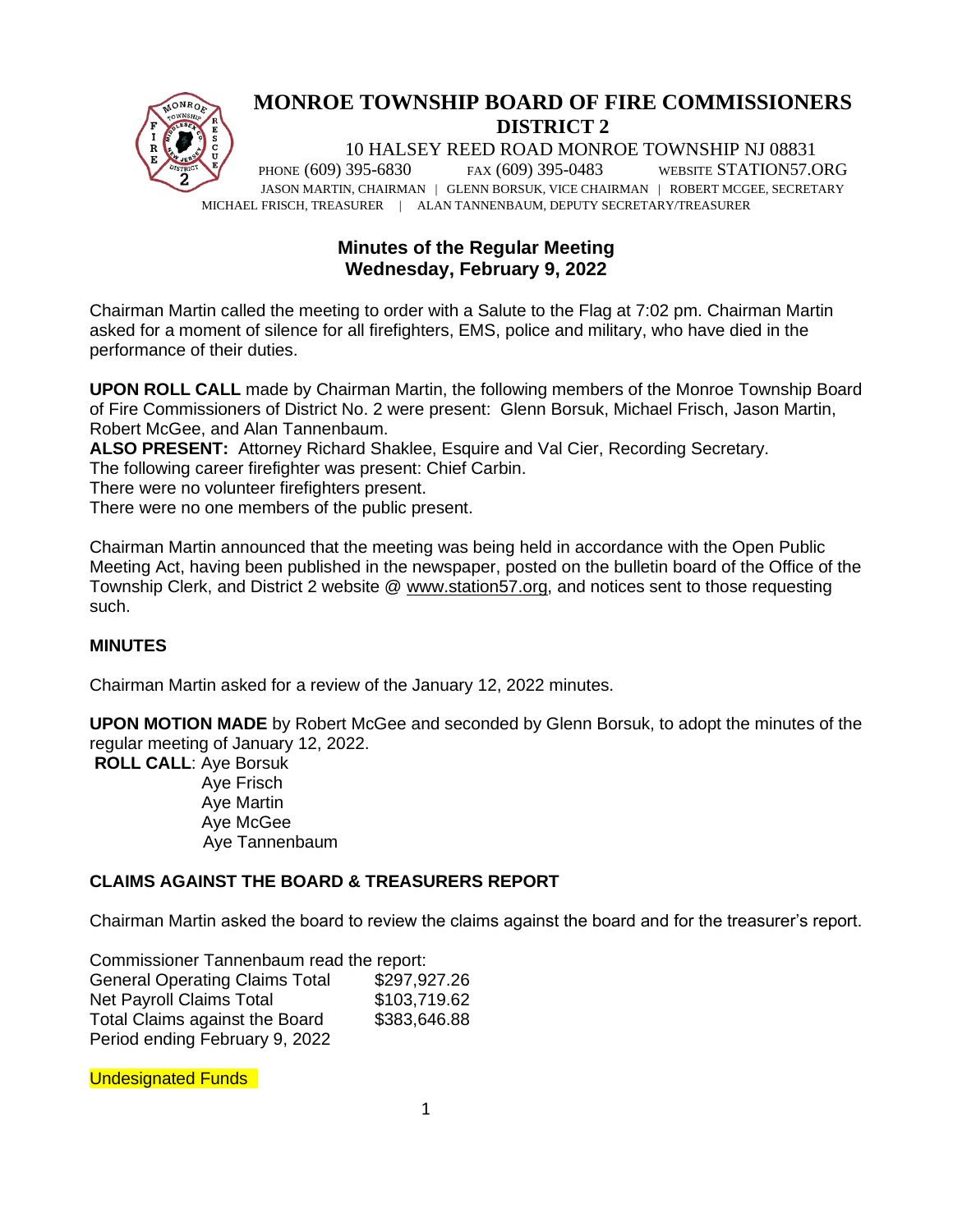| <b>Regular Meeting</b>  |     |          |
|-------------------------|-----|----------|
| February 9, 2022        |     |          |
| Amboy                   | \$2 |          |
| <b>Petty Cash</b>       |     | \$170.00 |
| <b>Designated Funds</b> |     |          |
| Amboy                   |     |          |
| <b>Total Funds</b>      |     |          |

**UPON MOTION MADE** by Robert McGee and seconded by Mike Frisch, claims against the Monroe Township Board of Fire Commissioners of District No. 2 were approved in the amount of \$383,646.88.

**ROLL CALL**: Aye Borsuk Aye Frisch Aye Martin Aye McGee Aye Tannenbaum

#### **OLD BUSINESS**

Chairman Martin reported the board is ready for the election this month and will have the voting machine again.

#### **NEW BUSINESS**

.

Chairman Martin asked if there was any new business. Commissioner McGee read a letter from Mr. Sean Dougherty asking for a report of calls outside of the district for mutual aid. Commissioner McGee informed Mr. Dougherty there is a report published every month on the calls, and welcomed Mr. Dougherty to attend a Commissioner meeting to learn more about the calls.

The Board discussed how best to explain how taxes are assessed, about the budget and how money is raised by taxation since residents are asking for clarification.

Chairman Martin said we have a budget synopsis on the website, but we haven't received anything returned from DCA yet. Once it's received, it will be posted on the District website..

Chairman Martin also did a spreadsheet where you can enter your home's assessed value and it will display the tax and increase. It displays 2020, 2021, and 2022.

The board further discussed mutual aid calls. Chief Carbin stated District 2 always has coverage if they go out on mutual aid.

#### **VOLUNTEER FIRE COMPANY REPORT**

Chairman Martin reported there was not a volunteer report.

### **CHIEF'S REPORT**

Chairman Martin asked for a report from Fire Prevention.

Chief Carbin reported on:

- Fire prevention deposit
- Training